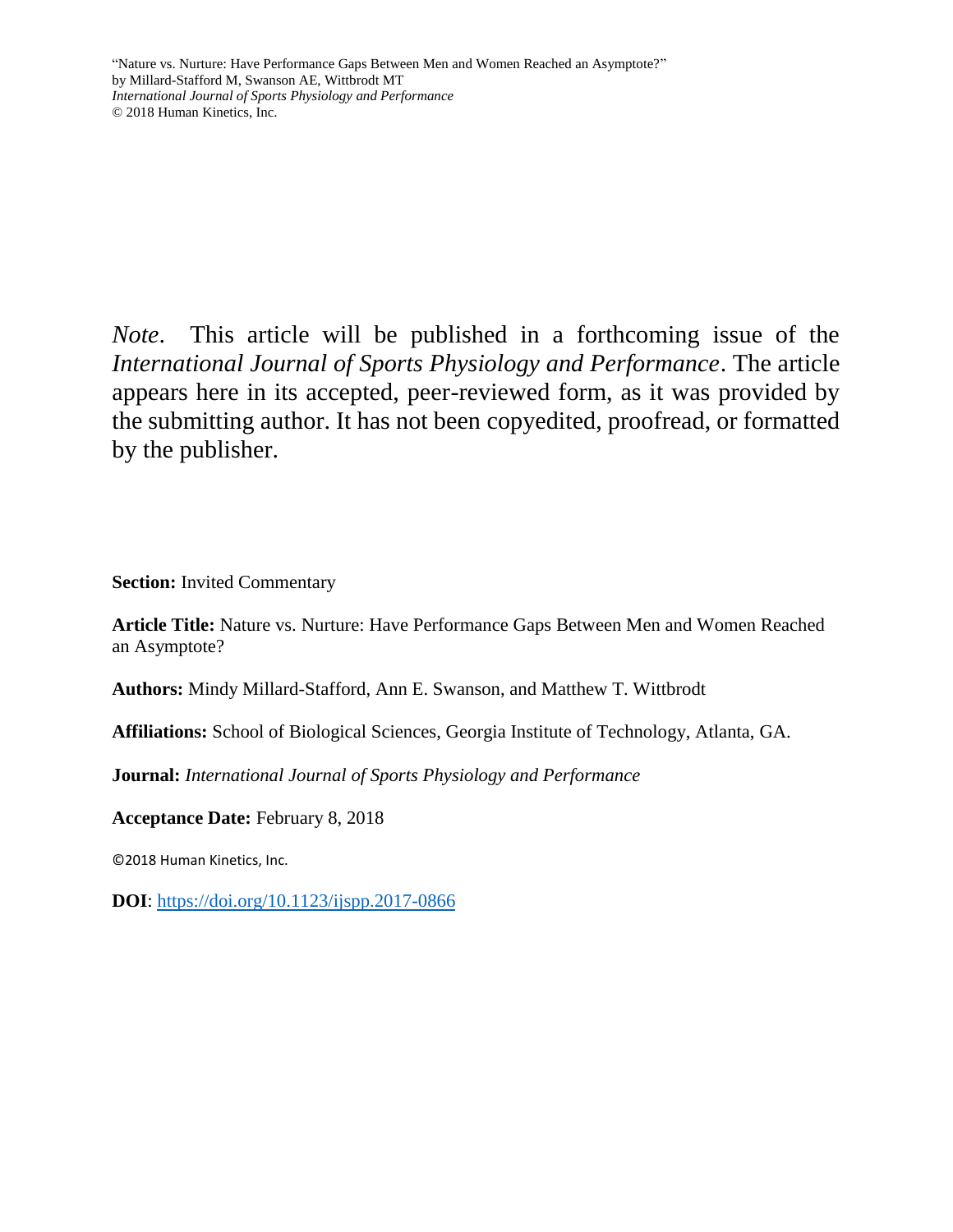#### **INVITED COMMENTARY**

### **NATURE VS. NURTURE: HAVE PERFORMANCE GAPS BETWEEN MEN AND WOMEN REACHED AN ASYMPTOTE?**

#### **Mindy Millard-Stafford, Ann E. Swanson, Matthew T. Wittbrodt**

*School of Biological Sciences, Georgia Institute of Technology, Atlanta, GA 30332*

*Address correspondence to: Mindy Millard-Stafford, PhD*

 *Exercise Physiology Laboratory-BioSci Georgia Institute of Technology 555 14th St. Atlanta, GA 30332-0356 Email:* [mindy.millardstafford@ap.gatech.edu](mailto:mindy.millardstafford@ap.gatech.edu)  *Phone: (404) 894-6274 FAX: (404 894-9982*

**Running Head: Have Performance Gaps Reached an Asymptote? Co-authors email and phone:** [annelizabethswanson@gmail.com](mailto:annelizabethswanson@gmail.com)**; (813) 546-5424** [mwittbrodt3@gatech.edu](mailto:mwittbrodt3@gatech.edu)**; (231) 590-8940**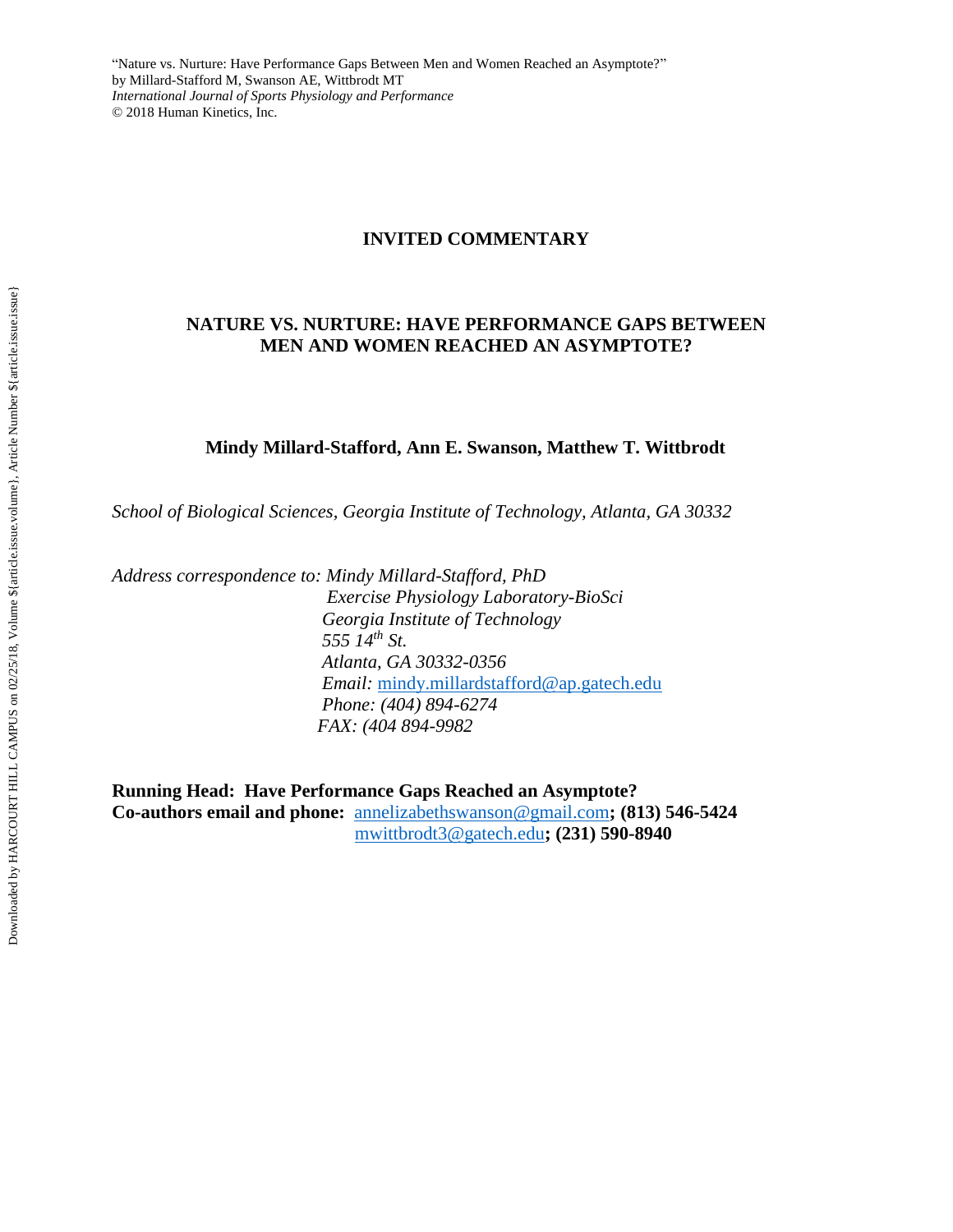### **ABSTRACT**

Men outperform women in sports requiring muscular strength and/or endurance, but the relative influence of "nurture" versus "nature" remains difficult to quantify. Performance gaps between elite men and women are well-documented using world records in second, centimeter or kilogram sports. However, this approach is biased by global disparity in reward structures and opportunities for women. Despite policies enhancing female participation (Title IX legislation), USA women only closed performance gaps by 2 and 5% in Olympic Trial swimming and running, respectively, from 1972 to 1980 (with no change thereafter through 2016). Performance gaps of 13% in elite mid-distance running and 8% in swimming (~4 min duration) remain, the 5% differential between sports indicative of load carriage disadvantages of higher female body fatness in running. Conversely, sprint swimming exhibits a greater sex difference than sprint running suggesting anthropometric/power advantages unique to swim block starts. The  $~40$  y plateau in the performance gap suggests a persistent dominance of biological influences (e.g., longer limb levers, greater muscle mass, aerobic capacity, lower fat mass) on performance. Current evidence suggests women will not swim or run as fast as men in Olympic events, which speaks *against* eliminating sex segregation in these individual sports. Whether hormone reassignment sufficiently levels the playing field in Olympic sports for transgender females (born and socialized male) remains an issue to be tackled by sport governing bodies.

**Key Words:** athletics; track; swimming; gender; sex difference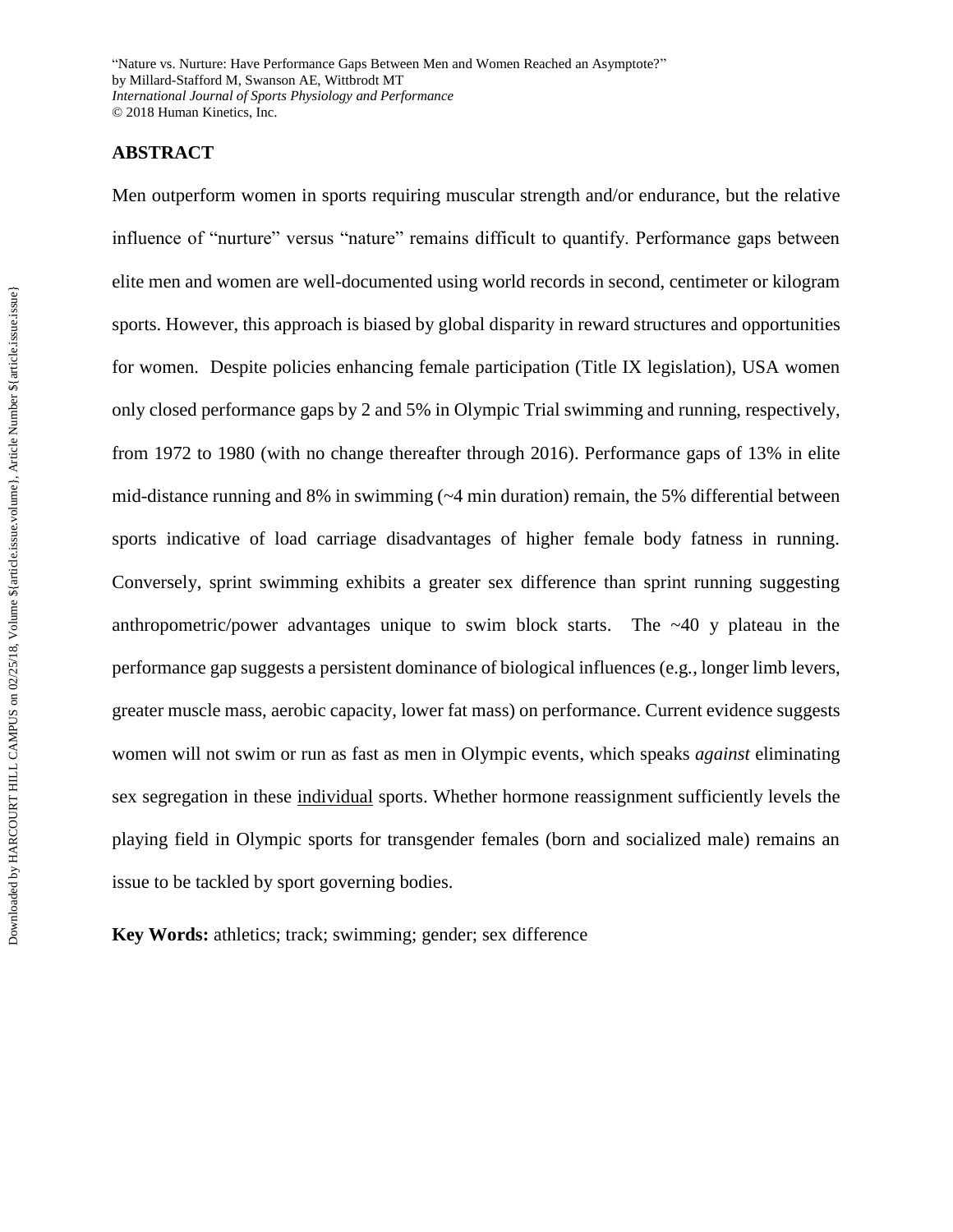# **Introduction**

Sport is one of few institutions where men and women typically (but not always) are placed in distinct categories to compete, a practice established during the Modern Era of the Olympic Games. The battle of the sexes in sport continues to be a topic of interest in both scientific literature and the media (e.g., under isolated competitions when women outperform male competitors). The sex difference in performance is highly cited over several decades, predominantly in sports measured objectively by time (e.g., running, swimming), centimeters and kilograms. However, elite athletes by their nature are "outliers" so any valid comparison of men and women must be equally representative of the population distribution (e.g. top 0.5-1%) to assess differences.

Elite men outperform women in sports requiring muscular strength/endurance and/or aerobic capacity. <sup>1,2,3</sup> Much of this performance gap is explained by biological sex differences, but environmental influences arguably play an important role although difficult to quantify. <sup>4</sup> It was predicted  $5$  women would eventually equal or exceed men in running (200 m through the marathon) based upon greater rates of female performance improvement extrapolated over time. This sparked an ongoing debate;  $6.7$  specifically, will women athletes surpass men, particularly as distance increases in sports where greater inherent body fatness poses less of a disadvantage?

The performance gap (i.e., % sex difference) currently appears relatively stable for international distance running  $3.8$  and swimming,  $9$  but may be increasing  $10$  in sprint events, particularly when observed within shorter specific time frames. Current theories also suggest if the distance becomes sufficiently long (e.g., ultra-marathon running, swimming), <sup>6,11-12</sup> women will close the gap. However, contributing factors are not solely biological, but also socio-cultural (e.g., norms of acceptance, access to coaching, motivation, participation opportunities). <sup>13</sup> Both female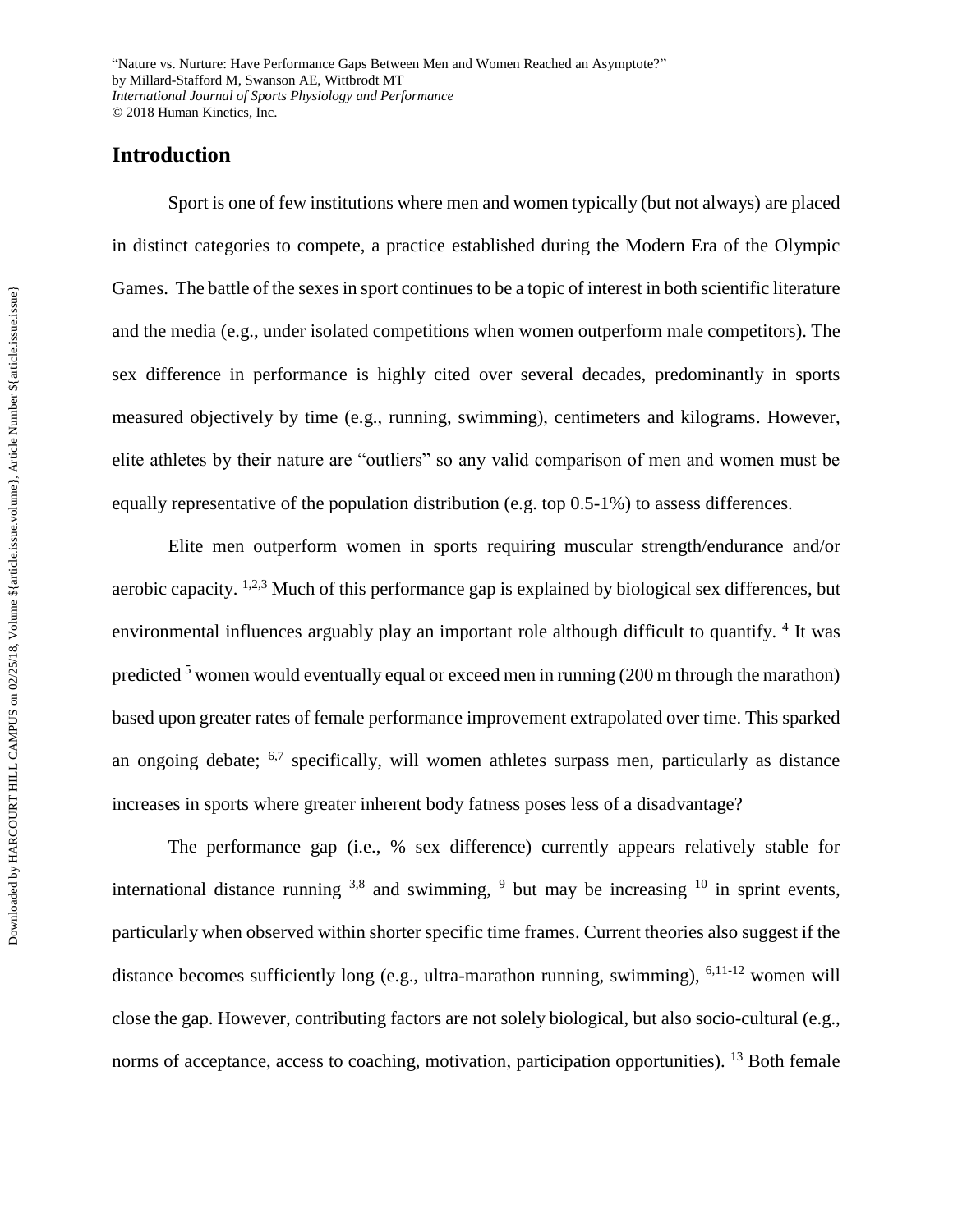percentage of events (47.5%) and competitors (45.5%) continued to increase in the 2016 Olympic Games.

## *Objective of this Commentary*

Current approaches to examine the sex difference in performance rely upon world records or international race databases limited by selection bias due to unequal cultural acceptance and sport opportunities for women globally.<sup>4</sup> Thus, an alternate approach (i.e., examining sport performances following a major societal shift within a nation) attenuates this bias and facilitates partitioning the effects of nature vs. nurture. Our goal was to focus upon the effects on the performance gap following "equal opportunity" legislation in the USA.

#### Methodological Approach

Following 1972 federal legislation (Title IX), sport opportunities for USA women increased beyond high school (e.g., due to college scholarships), although the deadline for institutions to comply was much later. Moreover, recent financial incentives from USA National Team/Olympic medal compensation and professionalism are similar for men and women in swimming and running. <sup>4</sup> Therefore, examination of American elite performances since 1972 (Title IX) could reflect relative contributions of socio-cultural factors (nurture) versus assumed constants of biological differences (nature) on the performance gap. Swimming is distinct from other competitive sports in the USA, because boys and girls traditionally train together from early ages (7-8 y) up through college, having similar access to coaching and competition. <sup>4</sup> Moreover, unlike distance running, women's Olympic swimming has been held for over a century (similar to men), and long considered a socially acceptable, "gender neutral" sport for girls. <sup>14</sup> Comparison to another Olympic weight-bearing sport (i.e., running) with events of similar duration/ intensity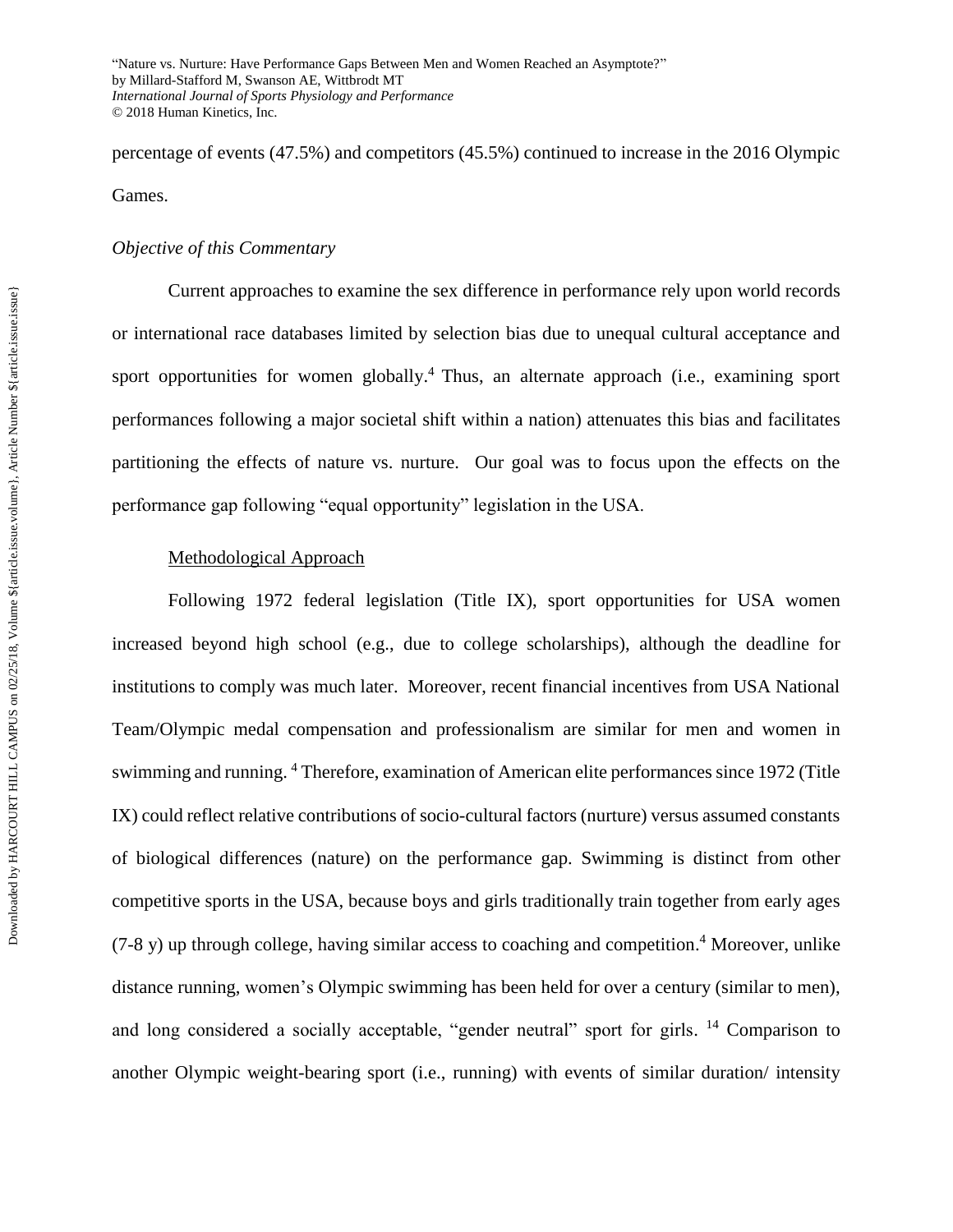could account for other biologically-relevant differences in performance. Furthermore, any historical change would estimate the magnitude of the effect that socio-cultural factors played in male-female differences, while any plateau thereafter theoretically representing the extent to which biological factors persist.

The Olympic Trials represents the most highly competitive event in the USA with all top athletes competing in a single competition. Thus, this yields a representative sample distribution of elite performances (as opposed to a random individual swim or track meet) under similar environmental conditions (unlike world records). Performance times for top eight finishers were extracted from official archived results on the websites of USA Swimming<sup>15</sup> and USA Track and Field News.<sup>16</sup> Only 100 to 1500 m events in athletics were extracted due to incomplete historical data (several female events not added until 1984), and distance only up to 400 m swimming where both men and women compete in the Olympics (with change to occur in 2020). The % sex difference was calculated for each pairwise comparison  $(1<sup>st</sup>$  place male vs.  $1<sup>st</sup>$  place female through  $8<sup>th</sup>$  place) similar to other studies <sup>7,10,17</sup> using the following equation (where n = nth placing for a given event): Sex Difference  $(\% ) = [$ (Female<sub>n</sub> (s) – Male<sub>n</sub> (s)) / Male<sub>n</sub> (s)] \* 100.

## *Historical progression of the performance gap*

Data are illustrated each year by distance with a locally weighted polynomial regression for swim and run events (Figure 1 A and B), with an early plateau clearly observed in both sports. Following Title IX, overall mean swim performance gap was higher in 1972 (13.2  $\pm$  2.0%) and 1976 (12.4  $\pm$  1.7%) versus all subsequent years (1980-2016), remaining stable thereafter at 11.2  $\pm$ 1.7% (across all swim strokes/distances a net change of 2%). Surprisingly, the swimming performance gap was actually lower in 1968 compared to 1972, possibly due to the Olympic Trials held in different pools and dates (influencing performance due to timing of taper/rest cycles). For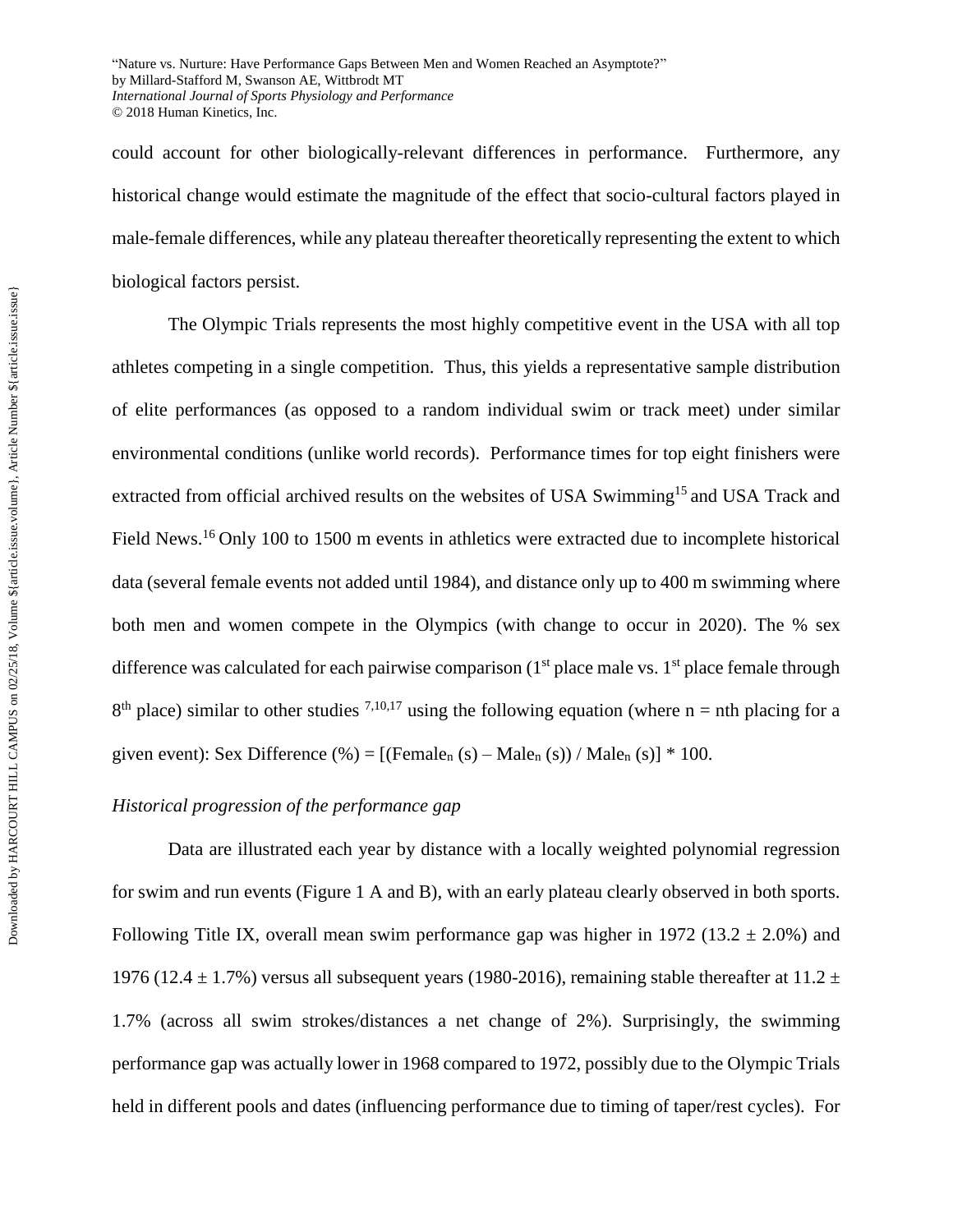running (Panel B), the performance gap was also higher in 1972 (17.3  $\pm$  3.0%) and 1976 (14.2  $\pm$ 2.4%) compared to all subsequent years (1980-2016), remaining stable at  $12.6 \pm 2.0\%$  (net change of 4.7%). Greater sex differences occurred in swim sprints (50/100m) but, conversely, lower in run sprints (100/200m).

Compared to men in the 1972 Olympic Trials, women swimmers in 2016 would have placed among the top 8 men in 1972 in all events (winning 100 m Breaststroke, 400 m Freestyle*) except* for 100 m Freestyle (Table 1). In contrast, for every running event *except* the marathon, 2016 female winners would have placed *last* in the 1972 field of male competitors (Table 2). Narrowing of the run performance gap ranged from 3% (200 m) to 7% (800 m). However, the 5 km (added later to the Olympics) showed no closure in the gap and in 10 km, the gap actually widened significantly by 3%. This apparent paradox compared to swimming is likely due to technological enhancements (e.g. pool construction, lane lines and swim suit/equipment designs) and rule changes/stroke techniques that dramatically improved overall swim performances since 1972 as compared to a relative flattening in track performances.

Mandating similar athletic opportunities for girls (Title IX) clearly narrowed the performance gap. We estimate increased opportunities for women in the U.S. closed the performance gap up to 5%, but at a magnitude of less than half (2%) in a sport (swimming) with a longer history of elite competition and social acceptance for women. Moreover, this narrowing in the gap occurred relatively soon (within 8 y), remaining stable at  $\sim$ 13 and 11% for run/swim sprints to mid-distance events, similar to world best times using regression models finding a stable gap (since 1983) averaging 10-11% for running (all distances through the marathon) and 9% for swimming.<sup>9</sup> As suggested previously<sup>10</sup>, the question is whether current environmental influences (opportunity, reward structures) are minimally contributing to this gap, suggesting differences are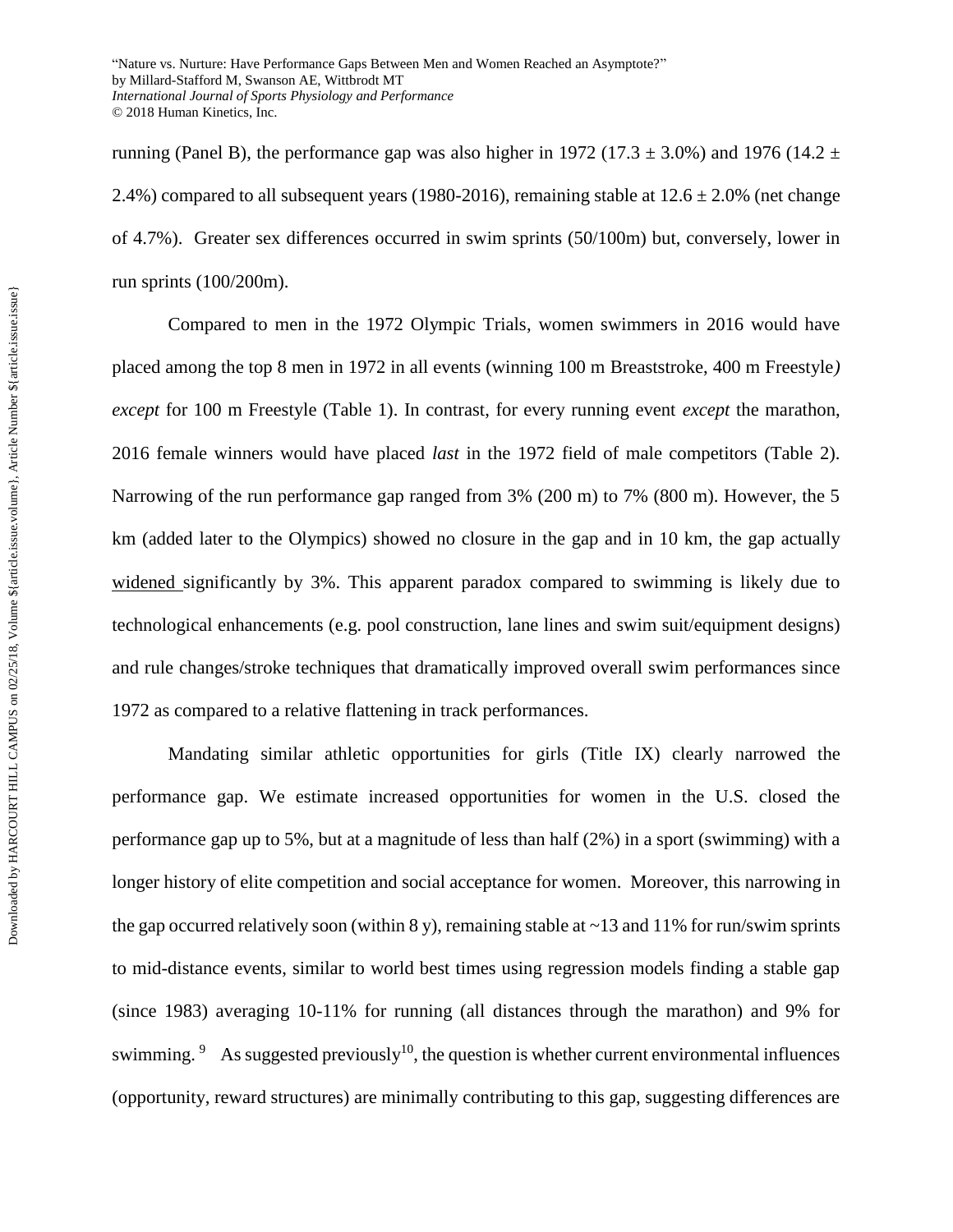now attributed predominantly to nature? At the elite level, significant sex differences persist, which speaks *against* eliminating sex segregation in these Olympic sports.<sup>18</sup>

## *Influence of event duration*

Performance gaps in events of similar duration are compared in Figure 2 (averaged across 1980-2016) for < 30 s (50 m freestyle vs. 200 m run), ~60 s (100 m freestyle vs. 400 m run), ~120 s (200 m freestyle vs. 800 m run) and ~240 s (400 m freestyle vs. 1500 m run). Performance gaps differed by sport across all event durations but were lower in running 200 m compared to swimming 50 m freestyle by 2% and higher for running in events  $> 60$  s, widening to 5% at  $\sim$ 4 min. As distance increased, performance gaps in swimming became progressively smaller; however, this inverse relationship was absent in running, a consistent finding across world record run performances from 1500 m through the marathon. 3,8,19

The smallest performance gaps (100 m run, 400 m freestyle) occurred on opposite ends of the sprint-endurance spectrum. Based on the 5% higher gap in running versus swimming in a 4 min Olympic event, fat mass carriage likely contributes ~5% of the running performance gap, representing ~37% of the total performance gap in the 1500 m. Interestingly, this corresponds to an experimental model where adding excess mass to men (normalizing to their female counterparts' body fatness) reduced the sex difference in run performance by  $30\%$  <sup>20</sup>, a stronger predictor than run economy or cardiorespiratory capacity.<sup>21</sup>

After "removing" the impact of fat/load carriage, the residual male advantage in swimming 400 m remains at ~8% (Figure 2). Numerous factors may account for this. Lower absolute cardiorespiratory capacity due to: reduced hemoglobin mass, blood volume, heart/lung size relative to stature, and muscle mass likely explain female disadvantages  $^{1,8}$  as well as shorter levers applying force (distance per stroke). Leg power off start/turns appear to contribute  $\sim$ 1% of the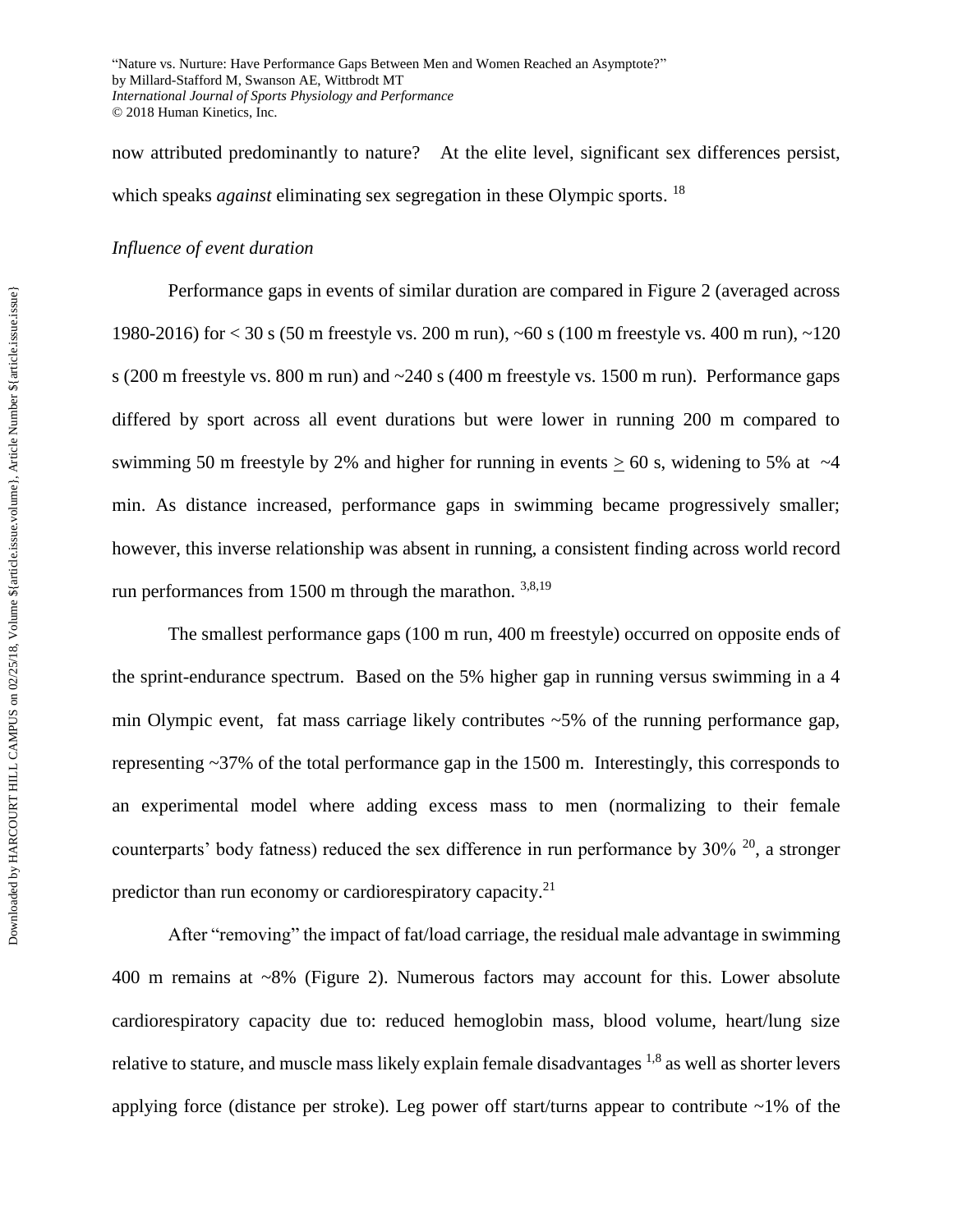male advantage <sup>22</sup> in 400 m pool swimming, based upon slightly lower differences ( $\sim$ 7%) in elite 10 km open water swimming. <sup>17</sup> Reduced sex differences as swim distance increases is consistent with others, <sup>7,23</sup> but contrasts with ultra-distance running where the magnitude of performance gaps may widen (up to  $\sim$ 17% faster for men). <sup>24,25</sup> A lower disadvantage for women in open water distance swimming<sup>26,27</sup> is attributed to enhanced center of buoyancy, <sup>28</sup> swimming economy,<sup>19</sup> greater mechanical efficiency  $29$  and lower underwater torque (tendency for feet to sink).  $30$ However, data from select ultra-distance events (i.e., non-representative samples)<sup>26,27</sup> led to speculation that if competitive events are long enough, women may eventually close the performance gap in distance running<sup>11</sup> and swimming.<sup>12</sup> Unlike predictions of eventual closure, <sup>12</sup> current evidence using representative elite populations<sup>17</sup> suggests a sex difference will persist.

One might assume performance gaps would be greatest in events requiring explosive muscular power/sprinting ability, but we found this only in swimming, not running. The greater gap in sprint swimming (13%) vs. running (10-11%) suggests anthropometric advantages associated with the start and/or upper body power in swimming contribute an additional  $\sim$ 2% beyond advantages for men assumed during sprint running. The gap was predicted to eventually close in sprints, <sup>31</sup> an interesting position given our lowest performance gap in the 100 m run. A small rise in performance gap of sprint events during the 1980s was attributed to improved drug testing, presumably reducing anabolic steroid abuse in women. <sup>10</sup> Physical characteristics advantages under the influence of testosterone (muscular hypertrophy/strength) are well known.<sup>32</sup> However, if power/strength advantages are the primary determinants of sprint performance, then in both swimming and running the shortest Olympic distances (50 m and 100 m, respectively) we might expect a greater male advantage, which was observed only in swimming and not running. Our data was consistent with the proposal that less inertia to be overcome by women to accelerate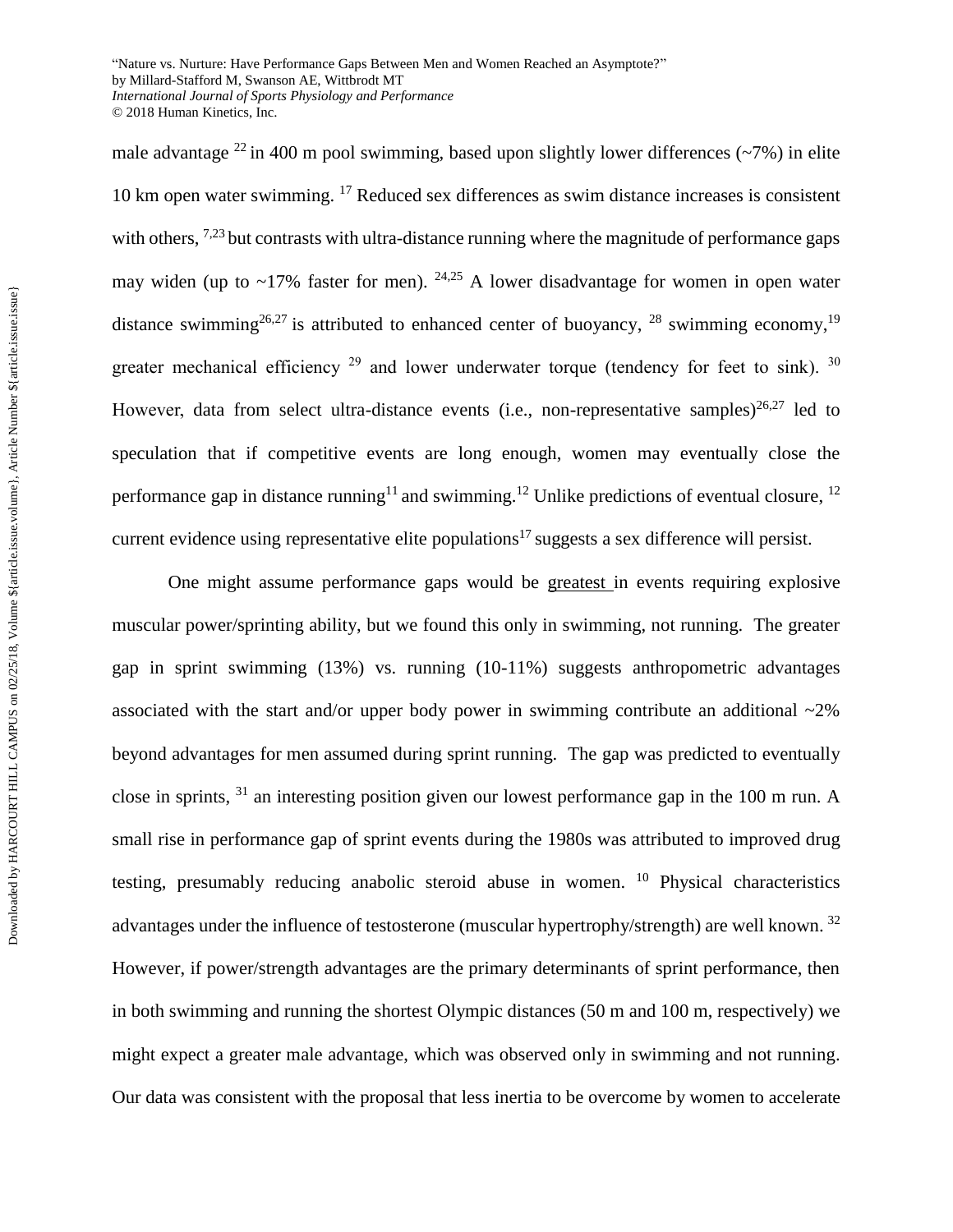a smaller body mass on land might explain lower sex differences associated with the shortest running events on the track.<sup>33</sup>

A significant portion of the residual sex difference observed in elite sprint running  $(-10\%)$ is likely due to greater male muscle mass to generate peak horizontal power, although few studies on anaerobic power differences are available.<sup>34</sup> Testosterone levels do not predict performance in sprint/power events in elite athletics.<sup>35</sup> Furthermore, sex is not binary with examples of genetic intersex conditions, which may be more prevalent in elite female Olympians. <sup>18</sup> The validity of sex testing for sport classification (based on testosterone levels) remains a controversial issue beyond the scope of this commentary. However, looming as a future issue is whether testosterone hormone reassignment (after some minimal time following "completion of anatomic changes") sufficiently levels the playing field in Olympic sports for transgender females (born and socialized male).<sup>36,37</sup> Longitudinal studies following post-pubertal hormone reassignment might quantify the impact of testosterone per se on performance. Although few IOC cases are under consideration, post-pubertal anthropometric advantages (stature, lever length) would presumably persist along with any potential socio-cultural "advantage" during growth and development.<sup>36</sup>

#### *Nurture factors remaining to be quantified*

In terms of other "nurture" factors, increasing age of elite athletes reflects motivation to train and remain competitive in sport. Men and women may peak at similar ages (late 20s), but top placing marathoners were older for women.<sup>38</sup> Older swimmers are returning due to professional sponsorships available (e.g., 41 y old female 2008 Olympic silver medalist). Recent reports  $39$ suggest 20 y is the peak age for international swimming with "little sex difference" consistent with Olympic medalists in swimming. <sup>40</sup> Although some key factors (increased professional opportunity, later competitive age) appear "equivalent" between the sexes, other possible "nurture"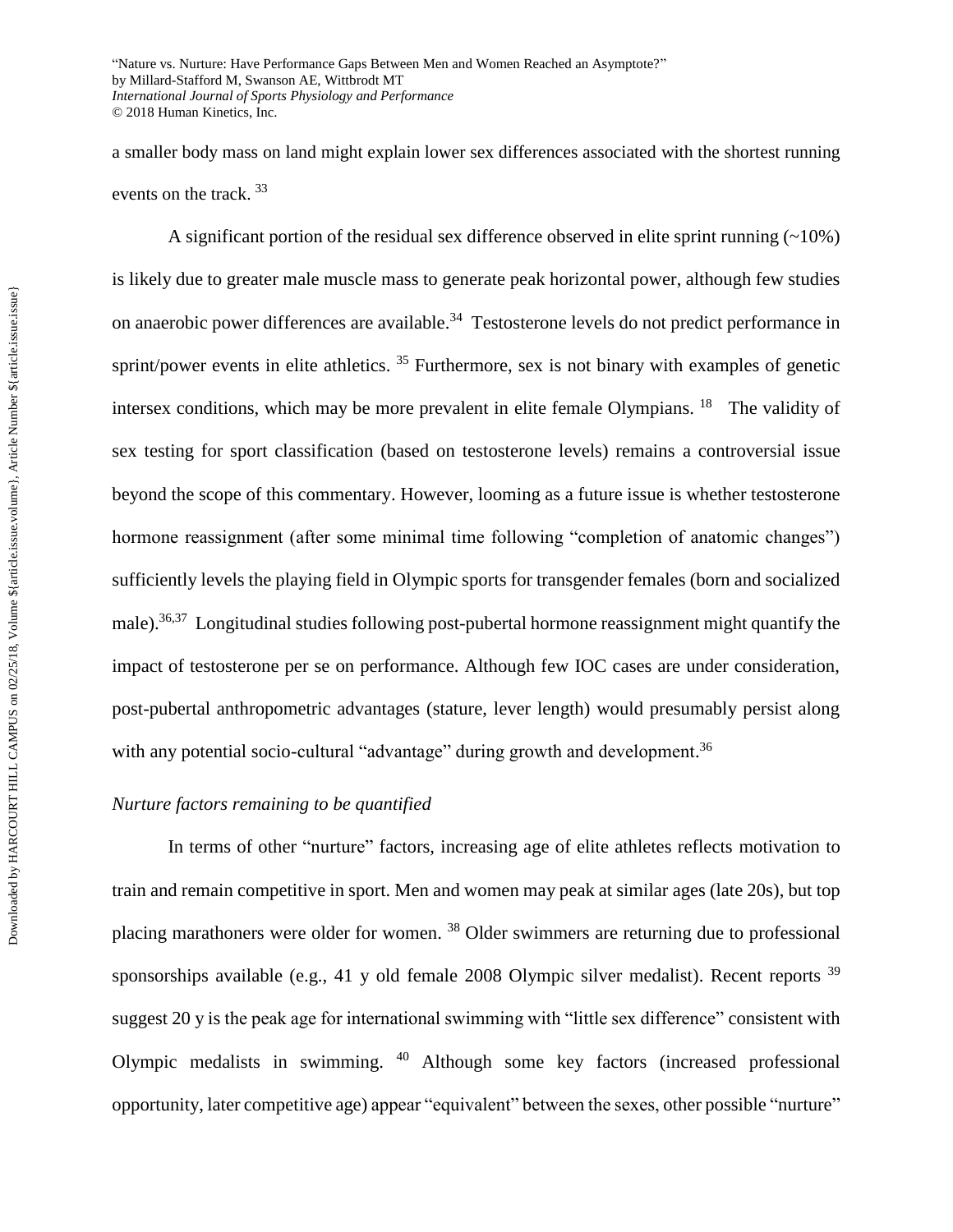influences may remain, although difficult to quantify. Some sports may favor greater male professional sponsorships and create more limitations for women to return following extended layoffs or other time challenges for training during childbearing years. Given the historical context (2% narrowing in swimming over 44 y), a reasonable assumption might be that no more than 2% of the current performance gap could still potentially be attributed to socio-cultural influences (e.g., in running or other sports).

# **Conclusion**

Performance gaps between USA men and women stabilized within less than a decade after federal legislation provided equal opportunities for female participation but only modestly closed the overall gap in Olympic swimming by 2% (5% in running). Although performance gaps narrow as swimming distance increases, the opposite effect (lowest gap at shortest distance) occurs in running. The magnitude of each biological "advantage" for men is, therefore, not necessarily constant along sprint/endurance domains, further compounding the difficulty in quantifying sociocultural influences on the performance gap. The sex difference in 400 m swimming (8%) compared to 1500 m running (13%) suggests a 5% mode differential is due to sex-specific fat during weight bearing. Other advantages include lever lengths and stature, particularly more evident in sprint swimming than running (added on top of the ability to generate greater peak velocity). Stable historical trends in a society accepting of female Olympic athletes suggest women will not swim or run as fast, primarily due to underlying biological differences. Future trends may prove otherwise if sex classification lines continue to blur.<sup>18</sup>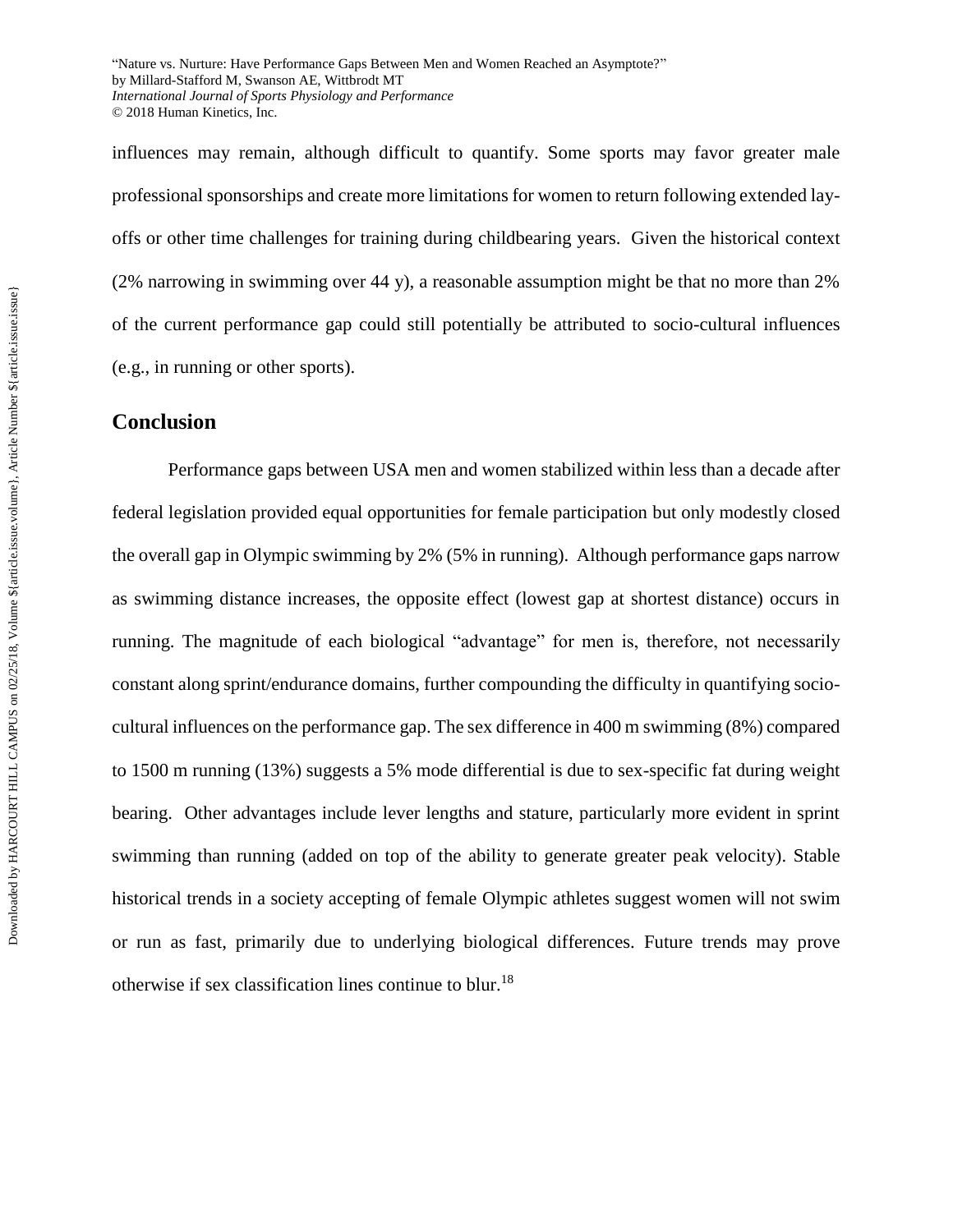# **ACKNOWLEDGEMENTS**

We appreciate the assistance of Dr. Teresa Snow and Gabriel Mesa, Bradley Homza, Donjae Jones,

and Megan Young.

#### **Disclosure statement**

No potential conflict of interest was reported by the authors.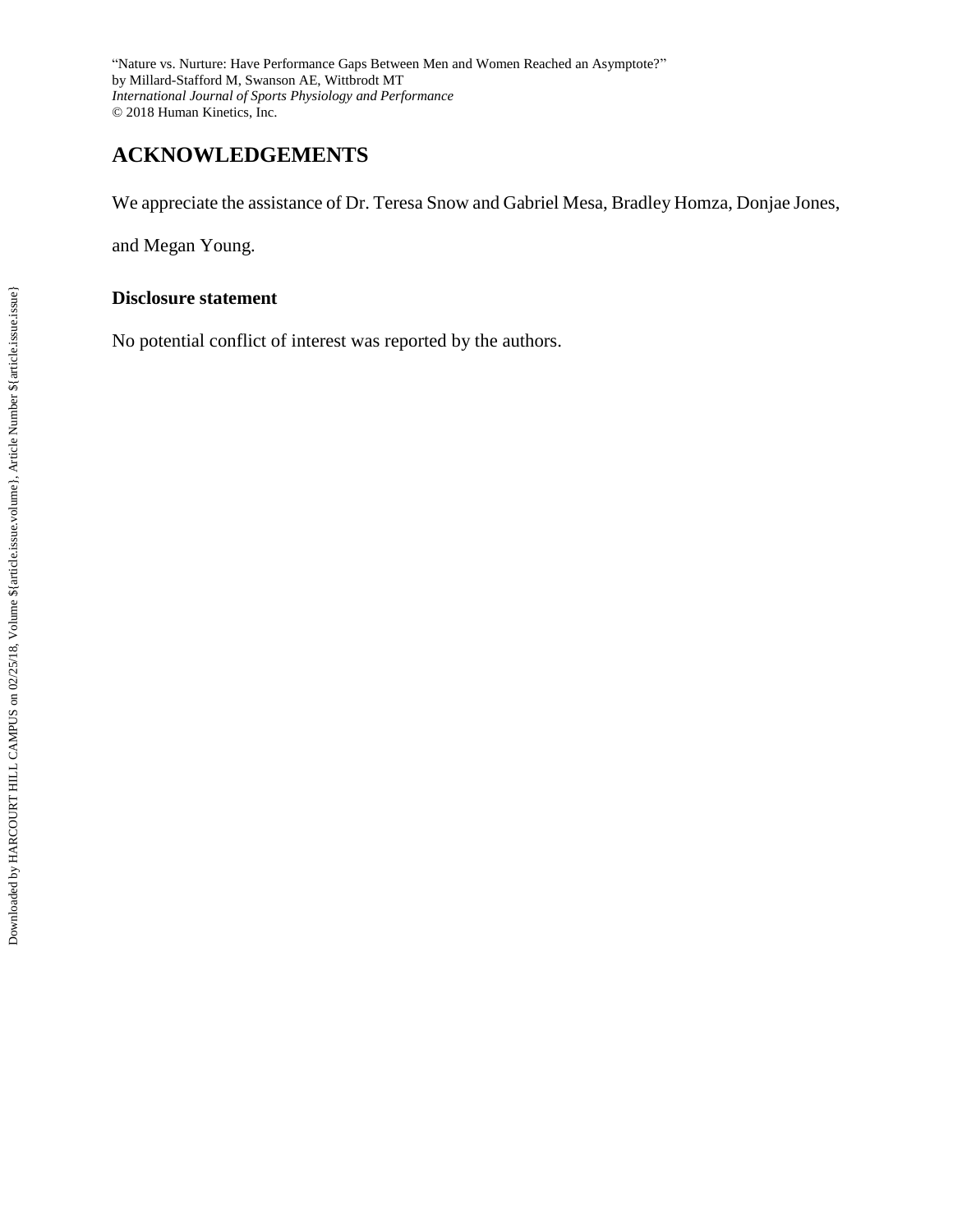# **References**

- 1. Cheuvront SN, Carter R, Deruisseau KC, Moffatt RJ. Running performance differences between men and women:an update. *Sports Med.* 2005;35(12):1017-1024.
- 2. Joyner MJ. Physiological limiting factors and distance running: influence of gender and age on record performances. *Exerc Sport Sci Rev.* 1993;21:103-133.
- 3. Sparling PB, O'Donnell EM, Snow TK. The gender difference in distance running performance has plateaued: an analysis of world rankings from 1980 to 1996. *Med Sci Sports Exerc.* 1998;30(12):1725-1729.
- 4. Capranica L, Piacentini MF, Halson S, Myburgh KH, Ogasawara E, Millard-Stafford M. The gender gap in sport performance: equity influences equality. *Int J Sports Physiol Perform.* 2013;8(1):99-103.
- 5. Whipp BJ, Ward SA. Will women soon outrun men? *Nature.*1992;355(6355):25.
- 6. Knechtle B, Rosemann T, Lepers R, Rust CA. Women outperform men in ultradistance swimming: the Manhattan Island Marathon Swim from 1983 to 2013. *Int J Sports Physiology Perform.* 2014;9(6):913-924.
- 7. Wolfrum M, Rust CA, Rosemann T, Lepers R, Knechtle B. Changes in breaststroke swimming performances in national and international athletes competing between 1994 and 2011 -a comparison with freestyle swimming performances. *BMC Sports Sci Med Rehab.* 2014;6:18.
- 8. Joyner MJ. Physiological limits to endurance exercise performance: influence of sex. *J Physiol.* 2017;595(9):2949-2954.
- 9. Thibault V, Guillaume M, Berthelot G, et al. Women and Men in Sport Performance: The Gender Gap has not Evolved since 1983. *J Sports Sci Med.* 2010;9(2):214-223.
- 10. Seiler S, De Koning JJ, Foster C. The Fall and Rise of the Gender Difference in Elite Anaerobic Performance 1952-2006. *Med Sci SportsExerc.* 2007;39(3):534-540.
- 11. Beneke R, Leithauser RM, Doppelmayr M. Women will do it in the long run. *Br J Sports Med.* 2005;39(7):410.
- 12. Tanaka H. The battle of the sexes in sports. *Lancet.* 2002;360(9326):92.
- 13. Deaner RO. Physiology does not explain all sex differences in running performance. *Med Science Sports Exerc.* 2013;45(1):146-147.
- 14. Schmalz DK, et al. Girlie girls and manly men: Children's stigma consciousness of gender in sports and physical activities. *J Leisure Res.* 2006;38(4):536- 557.15.http://bit.ly/1VVnSzO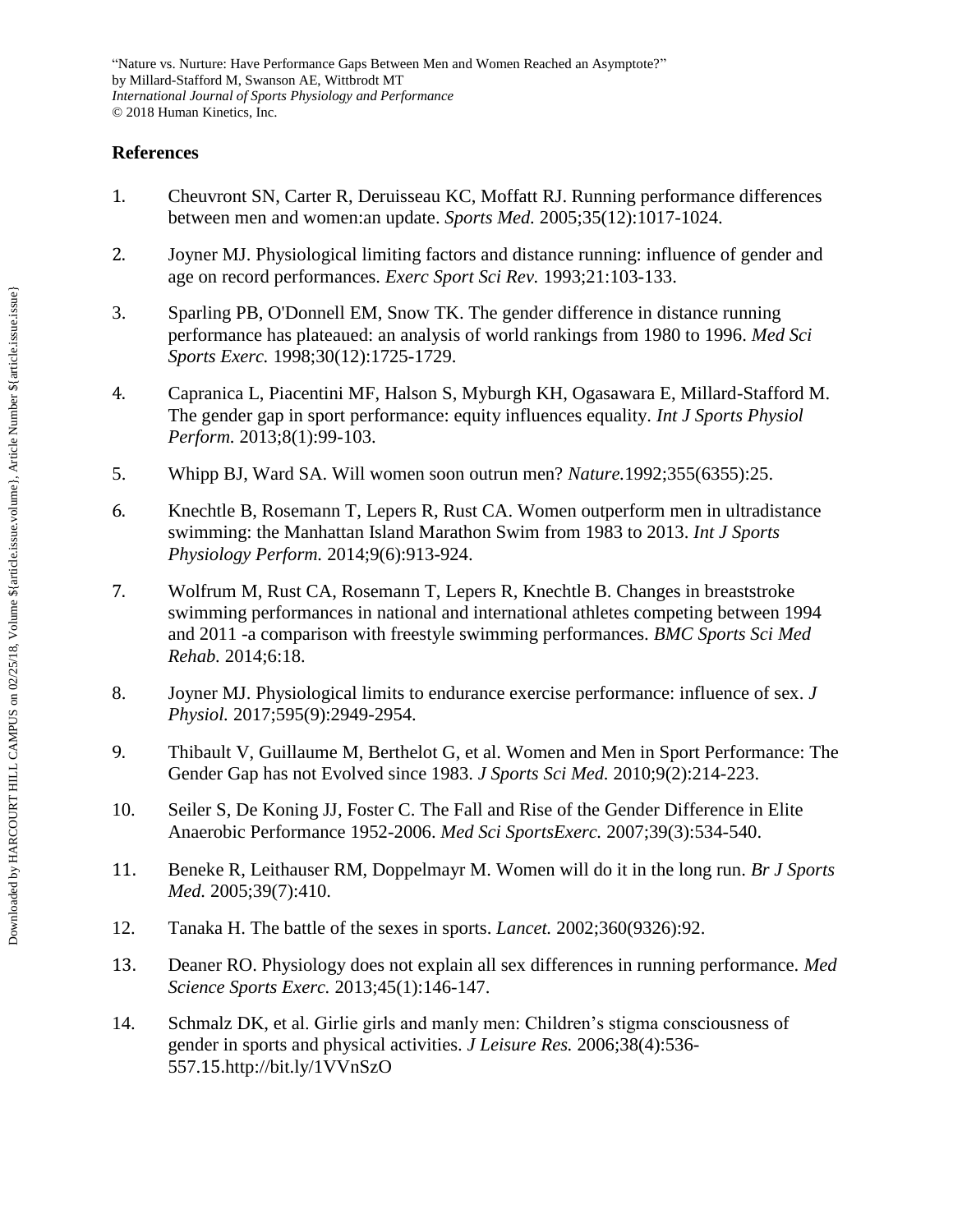- 16. [https://trackandfieldnews.com/index.php/archivemenu/26-news/1145-ot-history-2012;](https://trackandfieldnews.com/index.php/archivemenu/26-news/1145-ot-history-2012) [http://trackfield.brinkster.net/OlympicTrials.asp?TourCode=T&Year=1972&Gender=M](http://trackfield.brinkster.net/OlympicTrials.asp?TourCode=T&Year=1972&Gender=M&TF=T&P=F&By=Y&Count) [&TF=T&P=F&By=Y&Count=](http://trackfield.brinkster.net/OlympicTrials.asp?TourCode=T&Year=1972&Gender=M&TF=T&P=F&By=Y&Count)
- 17. Vogt P, Rüst CA, Rosemann T, Lepers R, Knechtle B. Analysis of 10 km swimming performance of elite male and female open-water swimmers. *SpringerPlus.* 2013;2:603.
- 18. Foddy B, Savulescu J. Time to re-evaluate gender segregation in athletics? *Br J Sports Med.* 2011;45(15):1184-1188.
- 19. Tanaka H, Seals DR. Age and gender interactions in physiological functional capacity: insight from swimming performance. *J Appl Physiol.*1997;82(3):846-851.20.Cureton KJ, Sparling PB. Distance running performance and metabolic responses to running in men and women with excess weight experimentally equated. *Med Sci Sports Exerc.*  1980;12(4):288-294.
- 21. Sparling PB, Cureton KJ. Biological determinants of the sex difference in 12-min run performance. *Med Sci Sports Exerc.* 1983;15(3):218-223.
- 22. Veiga S, Roig A. Effect of the starting and turning performances on the subsequent swimming parameters of elite swimmers. *Sports Biomech.* 2016; 31:1-11.
- 23. Wild S, Rust CA, Rosemann T, Knechtle B. Changes in sex difference in swimming speed in finalists at FINA World Championships and the Olympic Games from 1992 to 2013. *BMC Sports Sci Med Rehab.* 2014;6:25.
- 24. Coast JR, Blevins JS, Wilson BA. Do gender differences in running performance disappear with distance? *Can J Appl Physiol.* 2004;29(2):139-145.
- 25. Rust CA, Knechtle B, Rosemann T, Lepers R. Analysis of performance and age of the fastest 100-mile ultra-marathoners worldwide. *Clinics (Sao Paul).* 2013;68(5):605-611.
- 26. Rust CA, Knechtle B, Rosemann T, Lepers R. Women reduced the sex difference in open-water ultra-distance swimming La Traversee Internationale du Lac St-Jean, 1955- 2012. *Appl Physiol Nutr Metab.* 2014;39(2):270-273.
- 27. Eichenberger E, Knechtle B, Knechtle P, et al. Sex difference in open-water ultra-swim performance in the longest freshwater lake swim in Europe. *J Strength Cond Res.* 2013;27(5):1362-1369.
- 28. McLean SP, Hinrichs RN. Sex differences in the centre of buoyancy location of competitive swimmers. *J Sports Sci.* 1998;16(4):373-383.
- 29. Lavoie JM, Montpetit RR. Applied physiology of swimming. *Sports Med.*1986;3(3):165- 189.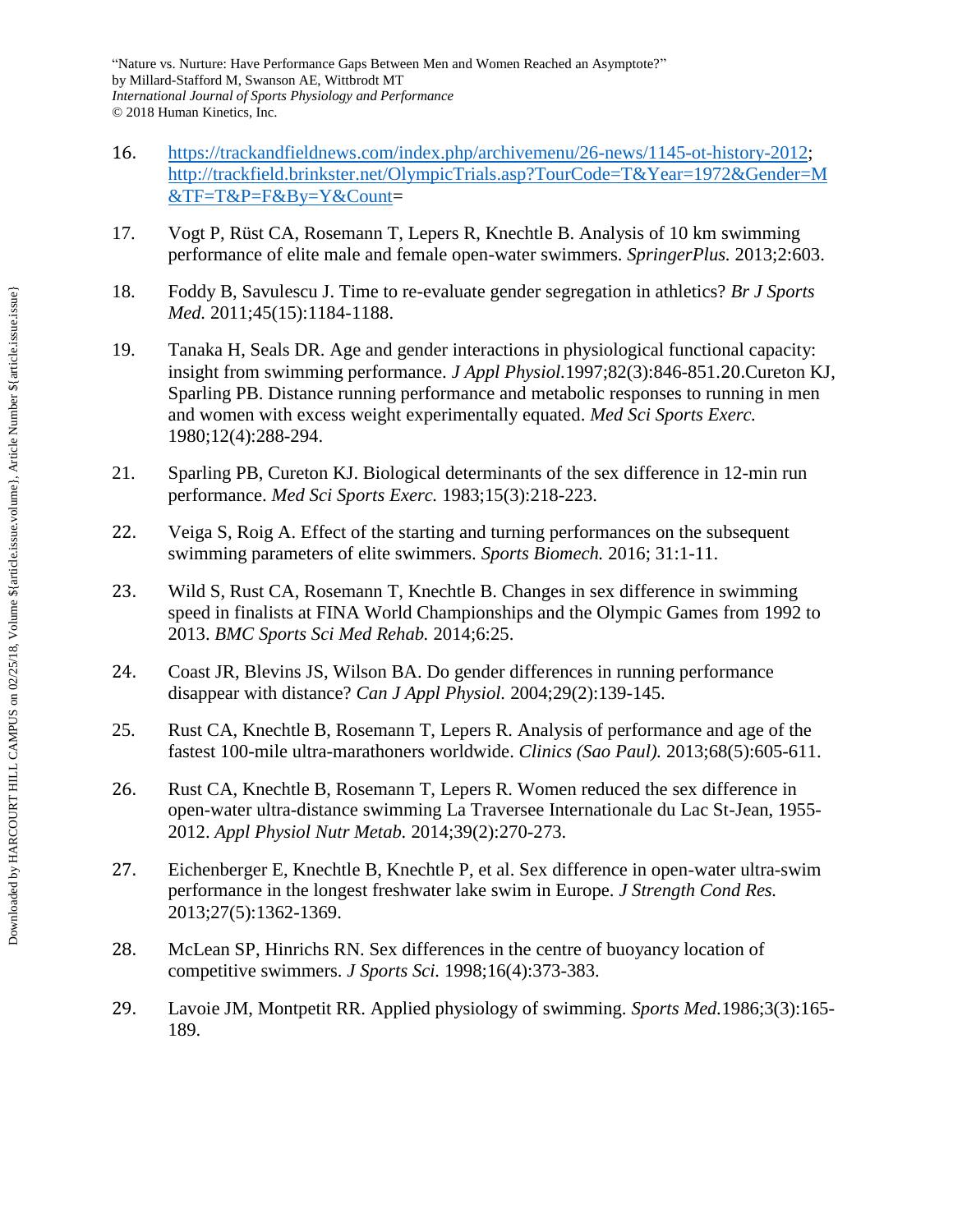- 30. Pendergast DR, Di Prampero PE, Craig AB, Jr., Wilson DR, Rennie DW. Quantitative analysis of the front crawl in men and women. *J Appl Physiol: Respir, Environ, Exerc Physiol.* 1977;43(3):475-479.
- 31. Tatem AJ, Guerra CA, Atkinson PM, Hay SI. Athletics: momentous sprint at the 2156 Olympics? *Nature.* 2004;431(7008):525.
- 32. Lamb DR. Androgens and exercise. *Med Sci Sports.*1975;7(1):1-5.
- 33. Sandbakk Ø, Solli GS, Holmberg HC. Sex Differences in World-Record Performance: The Influence of Sport Discipline and Competition Duration. Int J Sports Physiol Perform. 2018; Jan 2:1-7.
- 34. Haugen T, Paulsen G, Seiler S, Sandbakk Ø. New Records in Human Power. *Int J Sports Physiol Perform.*2017; Sept 5:1-27 (Epub ahead of print).
- 35. Bermon S, Garnier PY. Serum androgen levels and their relation to performance in trackand field: mass spectrometry results from 2127 observations in male and female elite athletes. *Br J Sports Med.* 2017;51(17):1309-1314.
- 36. Genel M. Transgender Athletes: How can they be accommodated? *Curr Sports Med Rep. 2017;*16(1), 12-13.
- 37. Ljungqvist A, Genel, M. (2005). Essay: Transsexual athletes--when is competition fair? *Lancet, 2005;366*, S42-43.
- 38. Hunter SK, Stevens AA, Magennis K, Skelton KW, Fauth M. Is there a sex difference in the age of elite marathon runners? *Med Sci Sports Exerc.* 2011;43(4):656-664.
- 39. Allen SV, Hopkins WG. Age of Peak Competitive Performance of Elite Athletes: A Systematic Review. *Sports Med.* 2015;45(10):1431-1441.
- 40. Mazzilli FM. Increase in the Age of Olympic Swimmers in Modern Times. *J Strength Cond Res.* 2017;31(8):2208-2215.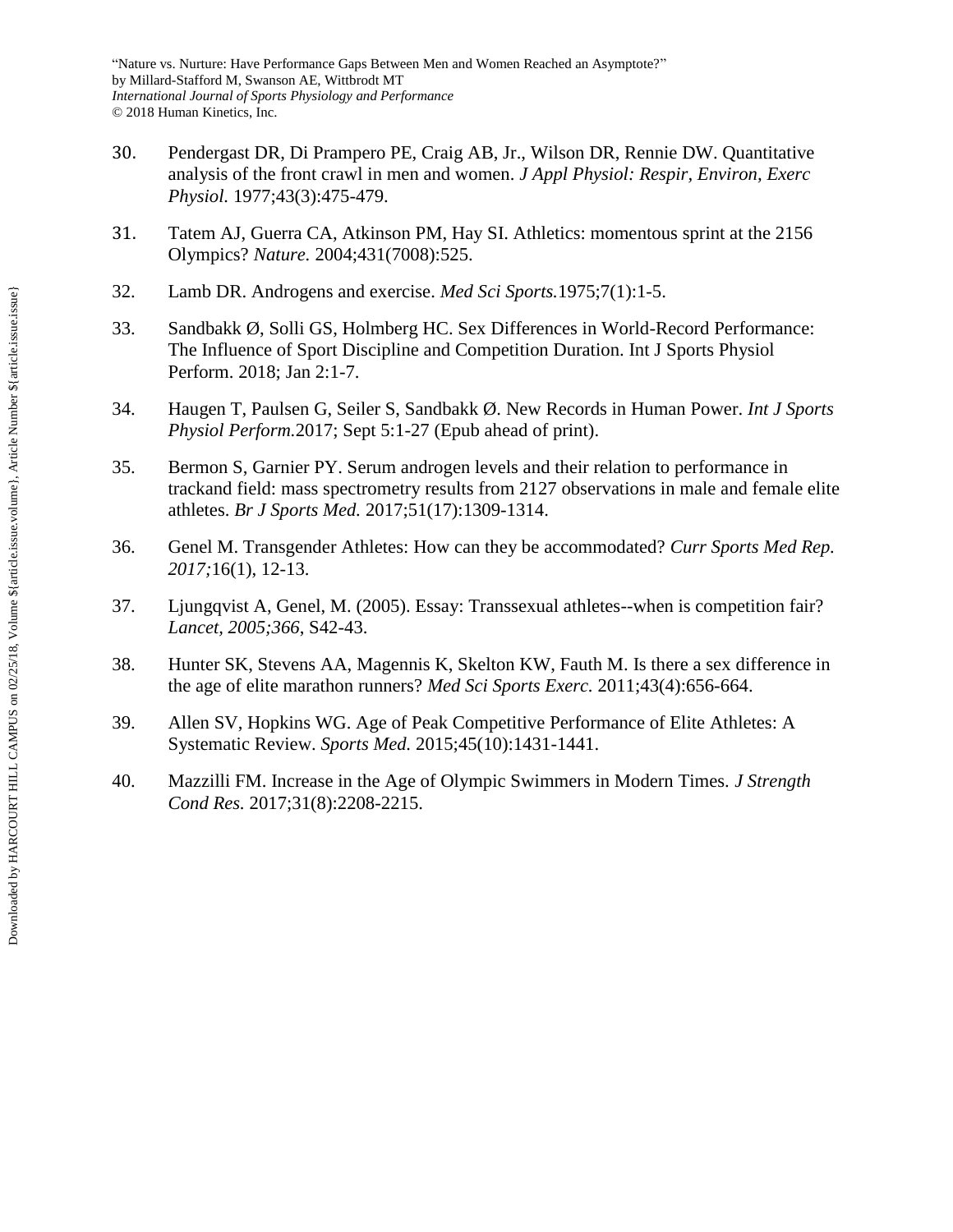

**Figure 1. Performance gap in USA Olympic Trials (1968-2016) for top eight finalists over time with data smoothing function plotted by distance** (Panel A: All swimming strokes combined and Panel B: Running events up to 1500 m). Solid lines denote the overall mean and shaded areas represented 95% Confidence Intervals. Stabilization occurred after 1980.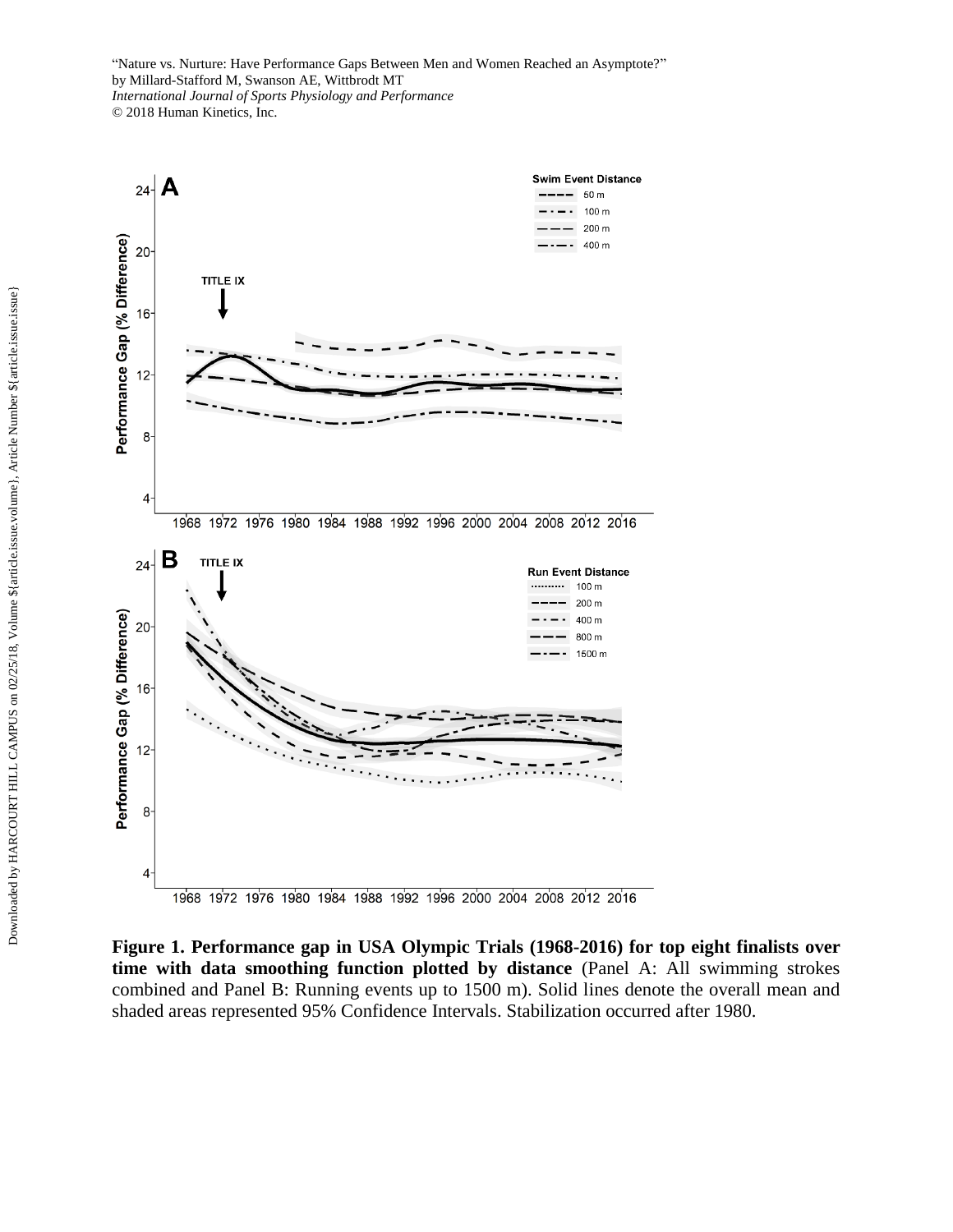

**Figure 2. Mode-specific sex differences after historical stabilization (collapsed across USA Olympic Trial data years 1980-2016).** Events compared by relative duration:  $<$  30 s= 50 m Freestyle vs. 200 m Run;  $60 s = 100 m$  Freestyle vs. 400 m Run;  $120 s = 200 m$  Freestyle vs. 800 m Run;  $240 s = 400 m$  Freestyle vs. 1500 m Run.

\* indicates difference between freestyle swimming and running at each duration. Open and closed circles at 7200 s are published values. $3,17$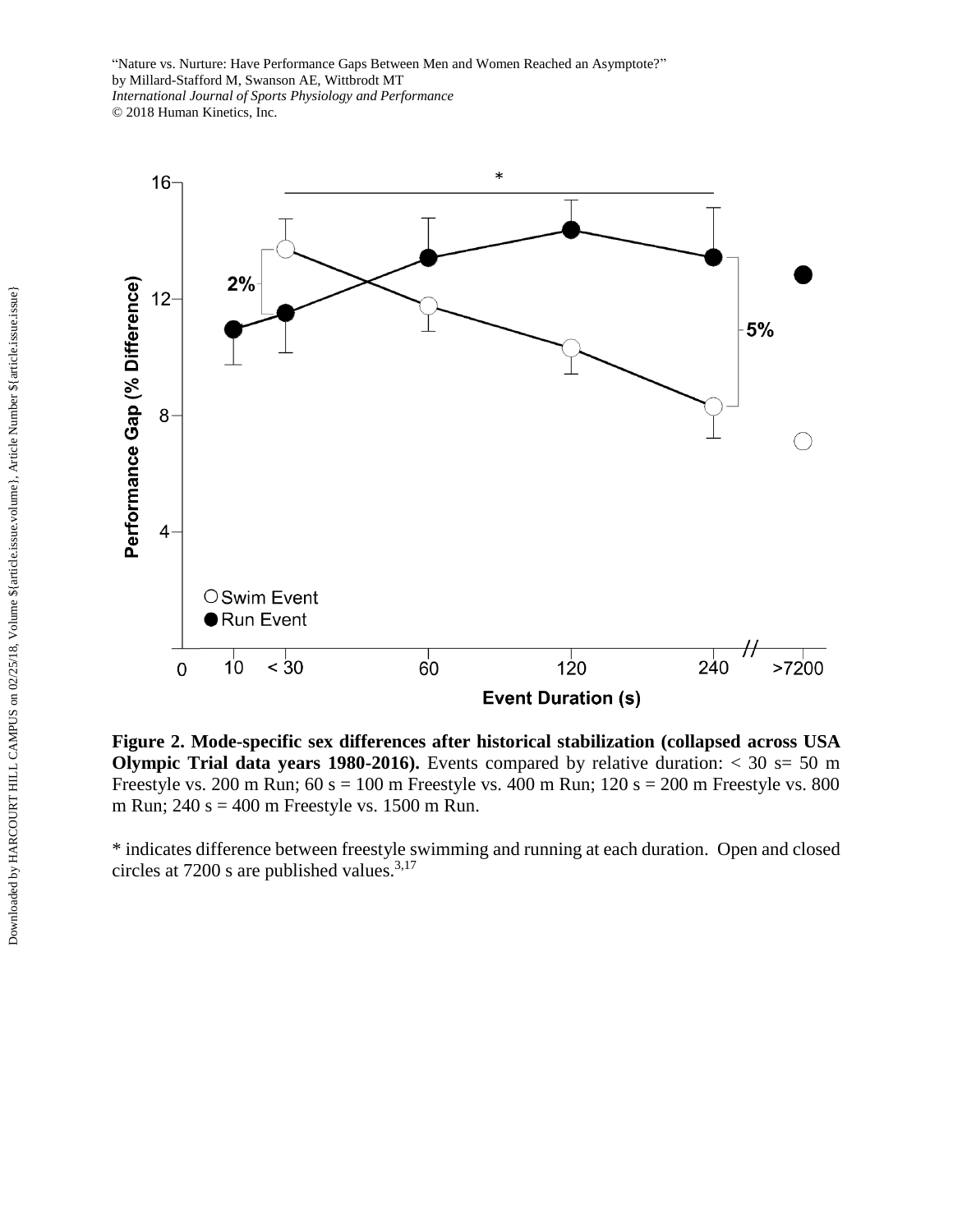| <b>SWIMMING</b>     | Mean $(\pm SD)$ Sex Difference by<br>Event (1972 vs. 2016) |                               | $1st$ Place Time (s) | <b>2016 Top</b><br>Woman's |                                       |
|---------------------|------------------------------------------------------------|-------------------------------|----------------------|----------------------------|---------------------------------------|
| Event               | 1972                                                       | 2016                          | <b>1972 Men</b>      | 2016 Women                 | <b>Place in</b><br>Men's 1972<br>Race |
| 50 m Free           | $14.3 \pm 0.5\%$ <sup>A</sup>                              | $13.1 \pm 0.5\%$ <sup>*</sup> | 23.07                | 24.28                      | 70 <sup>th</sup>                      |
| 100 m Free          | $13.2 \pm 0.4\%$                                           | $10.9 \pm 0.6\%$ <sup>*</sup> | 51.91                | 53.28                      | q <sup>th</sup>                       |
| 200 m Free          | $11.2 \pm 0.6\%$                                           | $9.3 \pm 0.6\%$ <sup>*</sup>  | 113.58               | 114.88                     | 5 <sup>th</sup>                       |
| 400 m Free          | $9.5 \pm 0.8\%$                                            | $8.5 \pm 1.5\%$               | 240.70               | 238.98                     | 1 <sup>st</sup>                       |
| 100 m Back          | $14.6 \pm 0.9\%$                                           | $11.8 \pm 1.3\%$ <sup>*</sup> | 58.61                | 59.02                      | 2 <sup>nd</sup>                       |
| 200 m Back          | $14.4 \pm 1.3\%$                                           | $10.9 \pm 0.5\%$ <sup>*</sup> | 126.57               | 126.90                     | 3 <sup>rd</sup>                       |
| 100 m Breast        | $16.2 \pm 1.0\%$                                           | $12.0 \pm 0.9\%$ <sup>*</sup> | 65.99                | 65.20                      | 1 <sup>st</sup>                       |
| 200 m Breast        | $13.5 \pm 0.7\%$                                           | $12.3 \pm 1.1\%$ <sup>*</sup> | 143.27               | 144.08                     | 2 <sup>nd</sup>                       |
| $100 \text{ m}$ Fly | $14.9 \pm 1.1\%$                                           | $12.7 \pm 1.4\%$ <sup>*</sup> | 54.56                | 56.48                      | 2 <sub>nd</sub>                       |
| <b>200 m Fly</b>    | $12.7 \pm 1.1\%$                                           | $11.4 \pm 0.9\%$ <sup>*</sup> | 121.53               | 126.80                     | $12^{th}$                             |
| 200 m IM            | $13.0 \pm 1.2\%$                                           | $10.7 \pm 1.0\%$ <sup>*</sup> | 129.30               | 129.54                     | Tie $2^{nd}$                          |
| 400 m IM            | $12.0 \pm 1.1\%$                                           | $9.0 \pm 0.8\%$ <sup>*</sup>  | 270.81               | 273.73                     | 3 <sup>rd</sup>                       |
| <b>Overall</b>      | $13.2 \pm 2.0\%$                                           | $11.1 \pm 1.5\%$              |                      |                            | $\blacksquare$                        |

|  |  |  |  | Table 1. % Sex Difference by Swimming Event Over 44 Years (1972 vs. 2016) |  |  |  |  |  |
|--|--|--|--|---------------------------------------------------------------------------|--|--|--|--|--|
|--|--|--|--|---------------------------------------------------------------------------|--|--|--|--|--|

**<sup>A</sup>** For 50 m Free, 1980 is the earliest year available for women so compared both groups from 1980

 $*$  Performance gap narrowed ( $p < 0.05$ ) for all events except 400 m Free